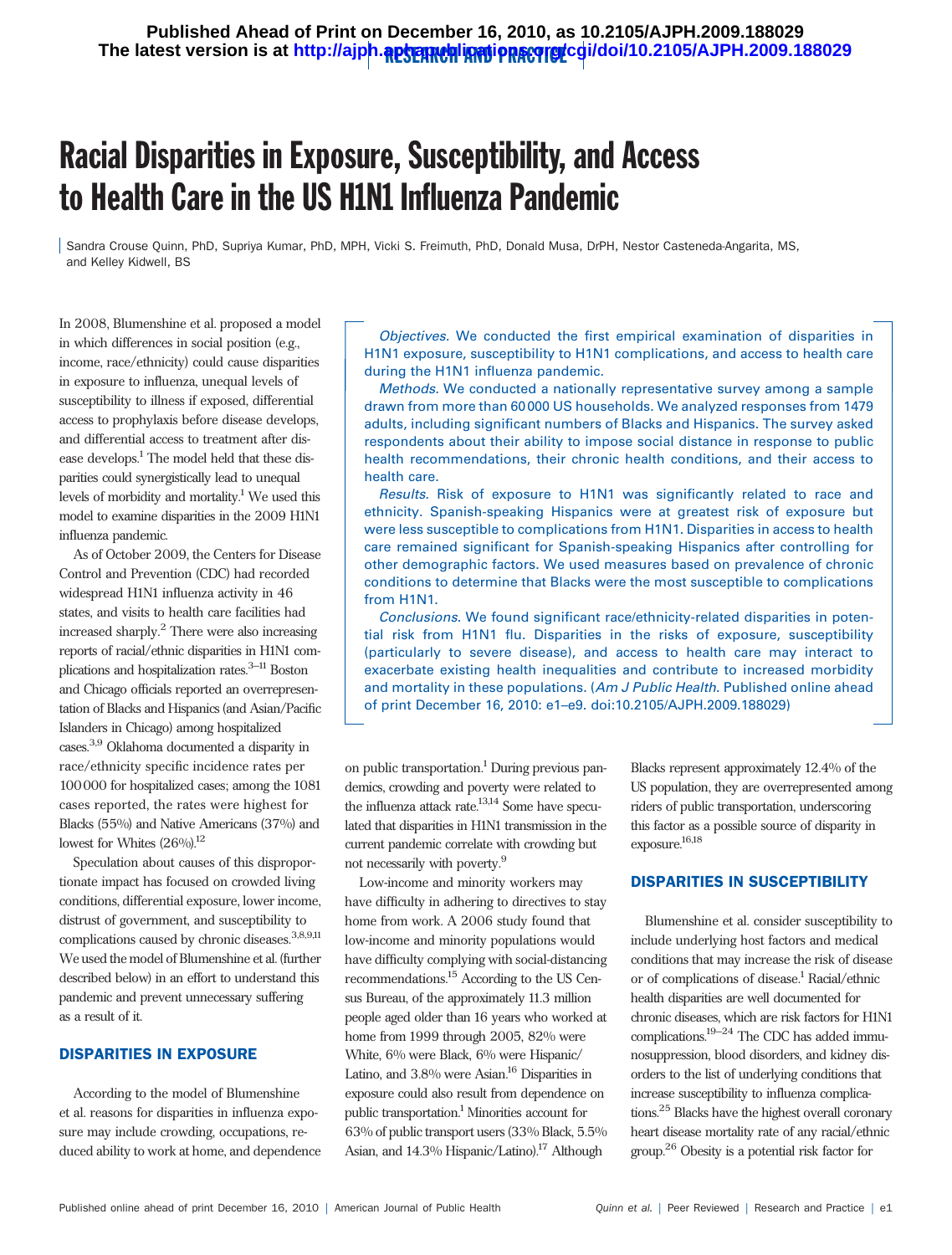H1N1 complications. Death from obesity-related chronic diseases is significantly higher for Black women than for White women.<sup>24</sup> Blacks have high rates of obesity, which is associated with increased severity of asthma, again placing them at greater risk for H1N1 complications.21,27 According to Healthy People 2010,

''The relative number of persons with diabetes in Black, Hispanic, and American Indian communities is one to five times greater than in white communities."<sup>19,20</sup>

Disparities in annual influenza immunization are contributors to unequal susceptibility and are associated with unequal access to health care. Racial/ethnic disparities in influenza vaccination exist across age groups.22,28–32 Barriers to immunization for children include low socioeconomic status (SES), living in an urban area, and racial/ethnic minority status.29–31 Such factors might contribute to reduced minority coverage for the H1N1 vaccine.

## DISPARITIES IN ACCESS TO HEALTH CARE

Blumenshine et al. assert that lack of access to timely care will contribute to increased morbidity and mortality from influenza. Although the CDC emphasizes early treatment with antiviral drugs,  $33$  timely care is less available to individuals without health insurance or a regular source of health care. According to the National Healthcare Disparities Report, among people living in the United States aged younger than 65 years in 2006, 65% of Hispanics had health insurance compared with 87.5% of non-Hispanic Whites, and 81.9% of Blacks had insurance compared with  $83.3\%$  of Whites.  $^{34}$ The percentage of minorities without health insurance for the whole year was higher than was the percentage of Whites. The proportion of poor people with insurance (69.8%) was significantly lower than that of higher-income people  $(93.5\%)$ <sup>35</sup> Twenty-five percent of low-income people reported that they did not have a usual source of health care, compared with 15% of high-income people.<sup>36</sup> Furthermore, more Blacks and Hispanics reported problems getting medical care as soon as they needed it than did Whites at all levels of income.<sup>35</sup>

Disparities have been found in the proportion of influenza patients who were prescribed

antiviral drugs, even when they did have a source of health care. In the Georgia Medicaid population, a study found that after controlling for age, gender, and geography (rural/urban residence), Whites were 2.9 times more likely than were Blacks to be prescribed a drug for influenza.<sup>37</sup> Furthermore, linguistic, cultural, economic, and legal factors may exacerbate barriers to accessing health care among immigrants.<sup>10,38</sup>

On the basis of existing disparities and unequal access to health care, we predicted that racial/ethnic minority populations would bear a disproportionate burden of H1N1 influenza. Our study is the first to empirically examine racial/ethnic disparities in exposure, susceptibility to complications, and access to health care during this pandemic.

## **METHODS**

During the first wave of the pandemic, we surveyed a nationally representative random sample of adults about their experiences and attitudes related to swine or H1N1 influenza. We took our sample from the Knowledge Networks (KN) online research panel. The KN panel is designed to be representative of the entire US population and includes unlisted, nontelephone, and cell-phone–only households. KN uses a combination of random-digit dial and address-based probability-sampling frames covering 99% of the US population and uses probability-sampling methods to recruit panelists. To ensure participation of lowincome individuals and those without Internet access, KN provides access to the Internet and hardware if needed.<sup>39,40</sup>

We invited a random sample of 2498 adults aged 18 years or older to participate (including oversamples of Blacks and Hispanics). A total of 1543 people completed the survey for a completion rate of 62%. The sample for this analysis consisted of the 1479 respondents who reported their race/ethnicity as White non-Hispanic, Black non-Hispanic, or Hispanic. We excluded the "Other" race/ethnicity category because its small size and heterogeneity made interpretation of the results difficult. The oversample of Hispanic respondents was drawn from the KN Knowledge Panel Latino, <sup>41</sup> which oversamples from geographical areas with relatively large Hispanic populations to

increase the sample size of Hispanics who are ''unassimilated'' or self-identified Hispanic adults who are Spanish language–dominant. We further categorized Hispanic respondents by whether they chose to complete KN surveys in English or Spanish. Because of the poststratification weights, the Hispanics in the sample are demographically representative of Hispanics in the United States. However, the sample groups represented by those who chose to complete KN surveys in English or Spanish are not representative, and we included them to explore differences for further study.

KN provided a data file with weighting and stratification variables, which incorporate design-based weights to account for the recruitment of the panelists, as well as panel-based and study-specific poststratification weights benchmarked against the Current Population Survey for May 2009. All analyses reported were weighted to make them demographically representative of the US population as reported by the Current Population Survey. Study-specific poststratification weights included adjustments to account for the oversamples of Blacks and Hispanics and for nonresponse.<sup>42</sup>

The survey was conducted from June 3, 2009, to July 6, 2009, prior to the determination of priority groups for H1N1 vaccination later in the summer of 2009.

### Survey Instrument and Measures

The questionnaire included standard demographic variables. We developed measures of exposure to the H1N1 virus, susceptibility, and access to health care. An additional item asked about perceived discrimination in health care. The questionnaire was pilottested and revised, and it was translated into Spanish for Spanish language–dominant respondents.

We created 3 summative indices: (1) inability to impose social distance as a measure of exposure, (2) degree of susceptibility to the virus and its complications, and (3) degree of difficulty with access to health care. Each index was a summative score of responses to survey questions, weighting each high-risk response 1 and each low- or no-risk response 0. Thus, a higher index value indicates greater difficulty in social distancing, greater susceptibility, and less access to treatment, respectively.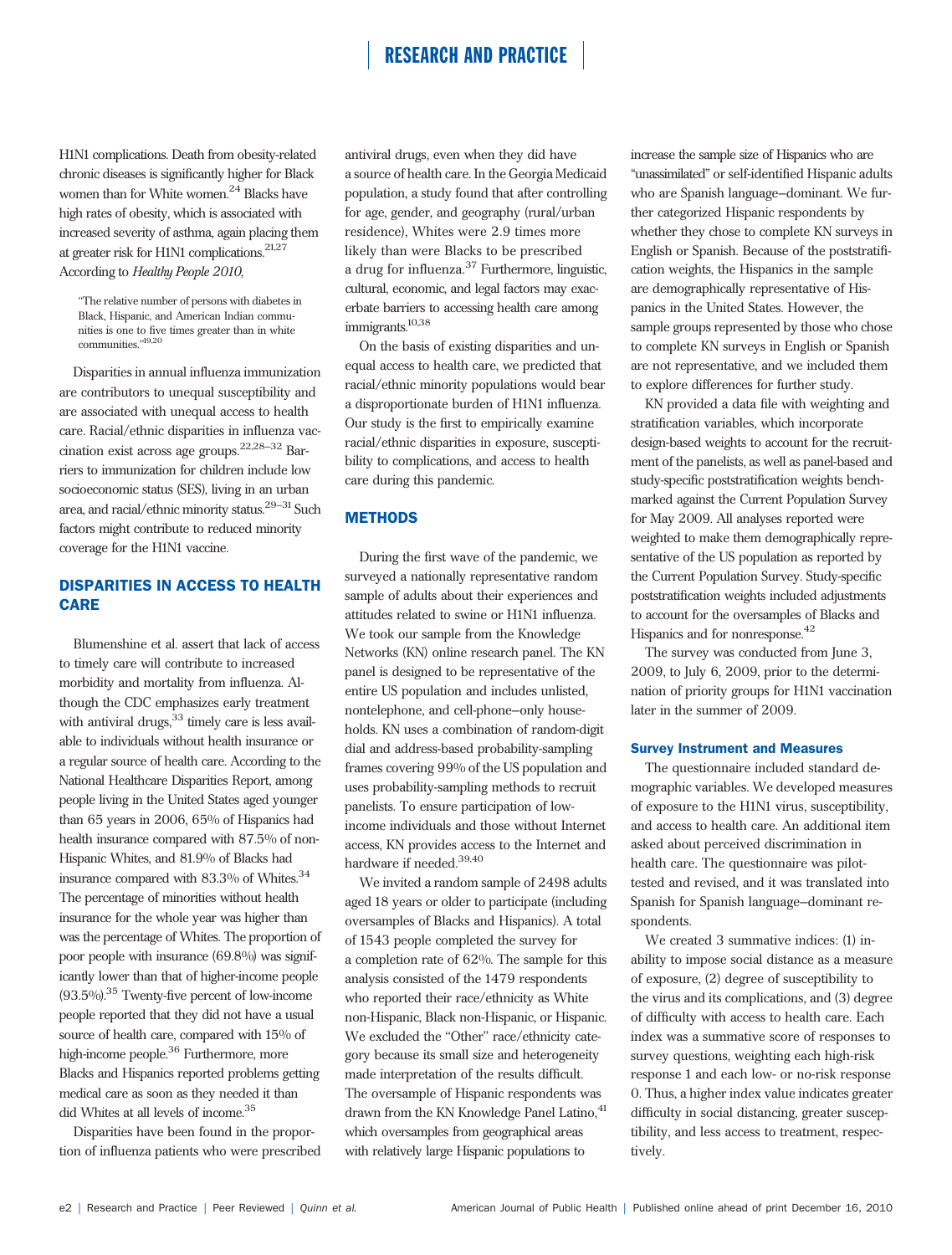The inability to impose social distance index included responses to items that asked how easy or difficult it would be for respondents to stay home from work for 7 to 10 days, that is, would they be able to work from home (or could the job be performed only at the workplace, or there was no mechanism in place to allow working from home), would they be paid for time at home, did they have sick leave at work, and did they fear the loss of their job if they did not go to work. The susceptibility index is the sum of chronic conditions from a list of conditions identified by the CDC as increasing susceptibility to complications: heart disease, high blood pressure, cancer, diabetes, asthma, lung disease (such as chronic pulmonary lung disease), and the weakening of the body's ability to fight off disease because of a health condition (i.e., immunosuppression). The access to health care index is the sum of responses indicating no health insurance, no health care provider, and the perception that lack of insurance or money would make it difficult to receive a flu shot.

#### Data Analysis

We analyzed the data with Stata version 10.1 (StataCorp LP, College Station, TX) and SPSS version 17.0 (SPSS Inc, Chicago, IL) using complex survey analysis procedures.  $43,44$  Bivariate analysis used adjusted Pearson  $\chi^2$  tests for categorical measures and adjusted Wald F tests for continuous measures. The relationship between race/ethnicity and the indicators of exposure, susceptibility, access to health care, and perceived discrimination were examined using linear regression for continuous outcomes and binary logistic regression for dichotomous outcomes. We report unadjusted models for race/ ethnicity as well as models adjusted for gender, age, presence of children in the household, income, and education. A  $P$  value of  $\leq 0.05$  indicated a significant finding.

### RESULTS

Table 1 reports demographic characteristics by race/ethnicity. A comparison of the weighted demographic data with 2009

census data from the American Community Survey found few differences. However, we did find that the interviewed sample slightly overrepresented middle-aged (35-64 years) persons.<sup>16</sup>

#### Disparities in Exposure

We examined the relationship of race/ethnicity with structural measures of exposure, which we hypothesized may increase exposure to the virus. Those structural measures were (1) living in a metro area (vs a nonmetro area), (2) living in a building with 2 or more apartments, (3) having a larger number of children in the household, and (4) having a larger household size (Table 2). We found that Blacks, English-speaking Hispanics, and Spanishspeaking Hispanics were more likely than were Whites to live in a metro area and to live in an apartment building  $(P \le 0.001)$ . Spanishspeaking Hispanics reported living in significantly larger households and with more children than did Whites or Blacks  $(P \le 0.001)$ .

We also examined the relationship between race/ethnicity and work-related inability to

| TABLE 1-Sample Demographics by Race/Ethnicity: Knowledge Networks Online Research Panel, United States, 2009 |
|--------------------------------------------------------------------------------------------------------------|
|--------------------------------------------------------------------------------------------------------------|

|                                        | All $(N = 1479)$ , | White, Non-Hispanic      | Black, Non-Hispanic      | Hispanic, Survey in  | Hispanic, Survey in    |                |  |
|----------------------------------------|--------------------|--------------------------|--------------------------|----------------------|------------------------|----------------|--|
|                                        | No. (%) or         | $(n = 991)$ , No. $(\%)$ | $(n = 194)$ , No. $(\%)$ | English $(n = 65)$ , | Spanish ( $n = 229$ ), |                |  |
| Characteristic                         | Mean (SE)          | or Mean (SE)             | or Mean (SE)             | No. (%) or Mean (SE) | No. (%) or Mean (SE)   | P <sup>a</sup> |  |
| Gender                                 |                    |                          |                          |                      |                        |                |  |
| Male                                   | 736 (48.8)         | 502 (49.1)               | 89 (45.1)                | 35(50.0)             | 110 (50.4)             | 0.81           |  |
| Female                                 | 743 (51.2)         | 489 (50.9)               | 105 (54.9)               | 30(50.0)             | 119 (49.6)             |                |  |
| Age, y                                 | 46.5(0.5)          | 48.3 (0.7)               | 44.2 (1.3)               | 46.4 (2.3)           | 36.6(0.9)              | < .001         |  |
| $18 - 34$                              | 334 (27.9)         | 180 (24.5)               | 38(31.1)                 | 16 (29.2)            | 100 (47.9)             |                |  |
| $35 - 64$                              | 872 (57.0)         | 594 (57.6)               | 122 (59.3)               | 37 (55.8)            | 119 (50.3)             | < 0.001        |  |
| $\geq 65$                              | 273 (15.1)         | 217 (17.9)               | 34(9.6)                  | 12(15.0)             | 10(1.8)                |                |  |
| Income                                 |                    |                          |                          |                      |                        |                |  |
| $<$ \$25 000                           | 343 (25.5)         | 151 (20.5)               | 67 (40.6)                | 10(14.5)             | 115 (49.3)             |                |  |
| \$25 000-\$49 999                      | 399 (26.6)         | 244 (24.8)               | 61 (30.7)                | 21 (34.8)            | 73 (31.2)              | < .001         |  |
| \$50 000-\$74 999                      | 291 (20.0)         | 220 (22.5)               | 32(13.4)                 | 17(21.1)             | 22(8.8)                |                |  |
| $\ge$ \$75 000                         | 446 (27.9)         | 376 (32.2)               | 34 (15.3)                | 17 (29.5)            | 19 (10.8)              |                |  |
| Education                              |                    |                          |                          |                      |                        |                |  |
| Less than high school                  | 188 (14.0)         | 53 (9.8)                 | 16(11.0)                 | 10(20.0)             | 109 (45.6)             |                |  |
| High school                            | 416 (32.9)         | 272 (32.4)               | 58 (40.1)                | 12(21.7)             | 74 (33.2)              | < .001         |  |
| Some college                           | 455 (27.5)         | 330 (28.3)               | 76 (31.3)                | 25 (36.7)            | 24 (12.8)              |                |  |
| $\geq$ Bachelor's degree               | 420 (25.6)         | 336 (29.4)               | 44 (17.7)                | 18 (21.5)            | 22 (8.4)               |                |  |
| Children aged $\leq$ 18 y in household | 514 (35.6)         | 274 (32.0)               | 56 (31.0)                | 18 (24.9)            | 166 (72.9)             | < .001         |  |
| Household size, mean (SE)              | 2.9(0.1)           | 2.7(0.1)                 | 2.5(0.1)                 | 2.6(0.2)             | 4.6(0.1)               | < .001         |  |

Note. Numbers are unweighted; percentages and means (SE) are weighted.

<sup>a</sup>P value for difference by race/ethnicity from adjusted Pearson  $\chi^2$  test for categorical data and from adjusted Wald F test for continuous measures.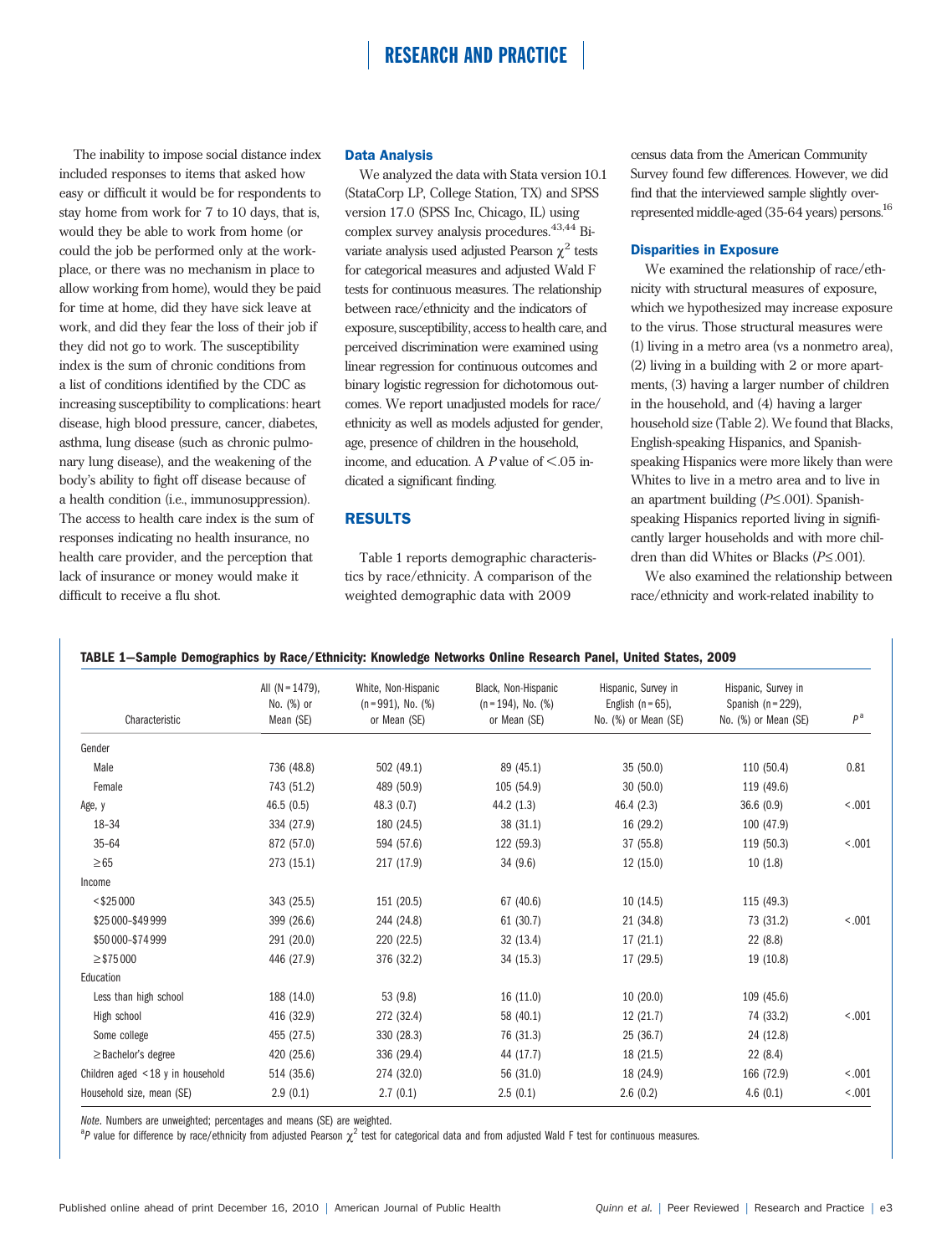### TABLE 2—Measures of Exposure to H1N1, Susceptibility to H1N1 Complications, Access to Health Care, and Perceived Discrimination, by Race/Ethnicity: Knowledge Networks Online Research Panel, United States, 2009

| Characteristics                                                         | White, Non-Hispanic<br>Black, Non-Hispanic<br>$(n=991)$ , No. $(\%)$<br>$(n = 194)$ , No. $(\%)$<br>or Mean (SE)<br>or Mean (SE)<br>or Mean (SE) |                                   | Hispanic, Survey in<br>English ( $n = 65$ ), No. (%) | Hispanic, Survey in<br>Spanish (n = 229), No. (%)<br>or Mean (SE) |        |
|-------------------------------------------------------------------------|--------------------------------------------------------------------------------------------------------------------------------------------------|-----------------------------------|------------------------------------------------------|-------------------------------------------------------------------|--------|
|                                                                         |                                                                                                                                                  | <b>Measures of exposure</b>       |                                                      |                                                                   |        |
| Structural measures                                                     |                                                                                                                                                  |                                   |                                                      |                                                                   |        |
| Working                                                                 | 558 (55.6)                                                                                                                                       | 95 (50.9)                         | 37 (61.5)                                            | 120 (53.7)                                                        | .58    |
| Living in a metro area                                                  | 812 (80.2)                                                                                                                                       | 172 (89.5)                        | 62 (95.2)                                            | 209 (91.6)                                                        | < .001 |
| Living in an apartment building                                         | 112 (12.3)                                                                                                                                       | 63 (35.8)                         | 16 (22.2)                                            | 67 (29.0)                                                         | < .001 |
| Adults in household                                                     | 2.15(0.04)                                                                                                                                       | 1.90(0.08)                        | 2.19(0.10)                                           | 2.89(0.10)                                                        | < .001 |
| Children aged $\leq$ 18 y in household                                  | 0.59(0.04)                                                                                                                                       | 0.64(0.11)                        | 0.44(0.11)                                           | 1.72(0.11)                                                        | < .001 |
| Work-related measures of inability to impose social distance            |                                                                                                                                                  |                                   |                                                      |                                                                   |        |
| Difficulty staying home from work for 7-10 db                           | 403 (42.4)                                                                                                                                       | 82 (48.1)                         | 30(42.9)                                             | 174 (80.7)                                                        | < .001 |
| Not able to work at home                                                | 429 (45.8)                                                                                                                                       | 62 (29.9)                         | 27 (43.5)                                            | 161 (75.2)                                                        | < .001 |
| Will not get paid if stays home from work                               | 346 (38.3)                                                                                                                                       | 55 (29.1)                         | 24 (36.2)                                            | 48 (23.6)                                                         | .009   |
| Does not have sick leave at job                                         | 237 (26.1)                                                                                                                                       | 43 (23.2)                         | 19 (33.3)                                            | 135 (61.4)                                                        | < .001 |
| Could lose job or business if not able to go to work                    | 224 (26.5)                                                                                                                                       | 43 (20.9)                         | 15(23.1)                                             | 120 (57.8)                                                        | < .001 |
| Job can only be done at workplace                                       | 423 (45.4)                                                                                                                                       | 66 (34.3)                         | 28 (47.3)                                            | 155 (73.1)                                                        | < .001 |
| Index of work-related inability to impose social distance               | 2.26(0.09)                                                                                                                                       | 1.84(0.17)                        | 2.26(0.29)                                           | 3.73(0.13)                                                        | < .001 |
| Other measures of inability to impose social distance <sup>c</sup>      |                                                                                                                                                  |                                   |                                                      |                                                                   |        |
| Difficulty obtaining day care not with a group of children <sup>o</sup> | 66 (7.3)                                                                                                                                         | 32 (20.0)                         | 5(6.1)                                               | 118 (53.1)                                                        | < .001 |
| Difficulty avoiding public transportation <sup>b</sup>                  | 138 (15.2)                                                                                                                                       | 67 (39.7)                         | 19 (34.0)                                            | 112 (50.4)                                                        | < .001 |
|                                                                         |                                                                                                                                                  | <b>Measures of susceptibility</b> |                                                      |                                                                   |        |
| Heart disease                                                           | 81 (8.6)                                                                                                                                         | 10(3.6)                           | 3(2.8)                                               | 1(0.1)                                                            | < .001 |
| High blood pressure                                                     | 314 (30.7)                                                                                                                                       | 89 (47.6)                         | 22 (33.1)                                            | 12(3.2)                                                           | < .001 |
| Cancer                                                                  | 89 (6.4)                                                                                                                                         | 14(3.5)                           | 2(1.6)                                               | 7(2.8)                                                            | .03    |
| <b>Diabetes</b>                                                         | 108 (10.5)                                                                                                                                       | 35(13.1)                          | 10(11.6)                                             | 23 (9.7)                                                          | .79    |
| Asthma                                                                  | 85 (9.3)                                                                                                                                         | 21(12.3)                          | 7(9.2)                                               | 18 (7.5)                                                          | .59    |
| Lung disease                                                            | 42 (4.2)                                                                                                                                         | 7(4.4)                            | 0(0.0)                                               | 1(0.3)                                                            | .08    |
| Immunosuppression                                                       | 116 (11.5)                                                                                                                                       | 29 (14.2)                         | 4(6.2)                                               | 24 (10.9)                                                         | .53    |
| Index of susceptibility <sup>c</sup>                                    | 0.82(0.04)                                                                                                                                       | 0.99(0.09)                        | 0.64(0.12)                                           | 0.34(0.05)                                                        | < .001 |
|                                                                         |                                                                                                                                                  | Measures of access to health care |                                                      |                                                                   |        |
| No regular health care provider                                         | 113 (14.9)                                                                                                                                       | 31(20.0)                          | 12 (17.9)                                            | 134 (63.2)                                                        | < .001 |
| No health insurance                                                     | 123 (16.3)                                                                                                                                       | 45 (26.6)                         | 15 (24.9)                                            | 154 (75.1)                                                        | < .001 |
| Lack of insurance or money makes it difficult to get flu shot           | 184 (23.0)                                                                                                                                       | 37(23.3)                          | 16 (24.2)                                            | 96 (43.6)                                                         | < .001 |
| Index of difficulty with access to health care <sup>c</sup>             | 0.54(0.04)                                                                                                                                       | 0.70(0.10)                        | 0.67(0.15)                                           | 1.83(0.08)                                                        | < .001 |
|                                                                         |                                                                                                                                                  | <b>Measure of discrimination</b>  |                                                      |                                                                   |        |
| Ever experienced discrimination/hassle when seeking health care         | 43 (6.2)                                                                                                                                         | 50(25.3)                          | 10 (14.9)                                            | 87 (40.8)                                                         | < .001 |

Note. Numbers are unweighted; percentages and means (SE) are weighted. Total sample sizes may differ slightly for some items because of missing data.

<sup>a</sup>P value for difference by race/ethnicity from adjusted Pearson  $\chi^2$  test for categorical data and from adjusted Wald F test for continuous measures.

b<sub>Percentage responding somewhat difficult or very difficult.</sub>

en index was a summative score of responses to survey questions, weighting each high-risk response 1 and each low- or no-risk response 0; thus, a higher index value indicates greater difficulty in social distancing, greater susceptibility, and less access to treatment.

impose social distance to minimize risks of exposure (Table 2). We hypothesized that not working (for any reason) would reduce workrelated exposure risk. All measures included in the work-related social-distancing index were

significantly associated with race/ethnicity, with Spanish-speaking Hispanics being at elevated risk on most measures  $(P \le 001)$ . Although significant proportions of Whites, Blacks, and English-speaking Hispanics did not have sick leave at work, a striking 61.35% of Spanish-speaking Hispanics reported not having sick leave at work (P< .001). In addition, 73.1% of Spanish-speaking Hispanics could only do their job in the workplace.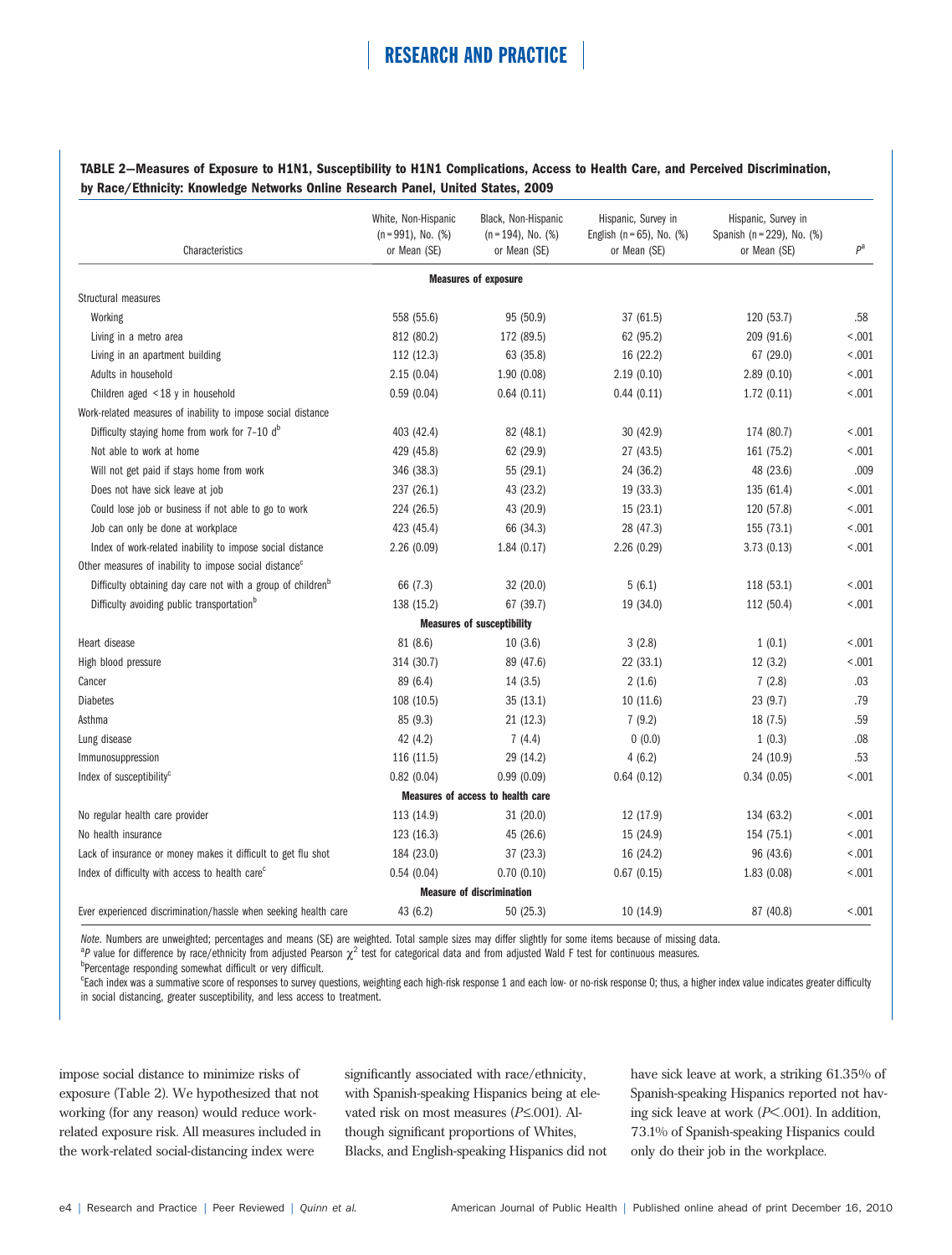Directives for social distancing call upon parents to keep their children away from other children if schools or day-care centers close. Significantly, more Blacks and Spanish-speaking Hispanics reported difficulty in accessing day care for their children that was separate from other children  $(P \le 0.001)$ . Similarly, a larger proportion of each minority group reported having more difficulty in avoiding potential exposure on crowded public transportation than did Whites  $(P \le 0.001)$ .

#### Disparities in Susceptibility

Susceptibility to complications arising from H1N1 infection has been found to be higher in people with underlying conditions.  $^{25}$  Table  $2\,$ presents the prevalence of diseases by race/ ethnicity, confirming frequent findings in the literature concerning both the prevalence and the patterns of chronic disease differences by race. Although the prevalence of disease in some groups is small, leading to wider margins of error, on the basis of our susceptibility index we found that Blacks had the highest overall susceptibility, followed by Whites and Englishspeaking Hispanics, with Spanish-speaking Hispanics the least likely to have underlying disease-based susceptibility. This finding may be explained in part by a younger mean age among Hispanic respondents.

The model of Blumenshine et al. considers prior vaccination history within the construct of susceptibility.<sup>1</sup> Prior influenza vaccination history has been found to strongly predict willingness to accept H1N1 vaccine the next fall. $^{45,46}$ We found that Blacks (39%) and Hispanics (37.3%) were significantly less likely than were Whites (44.6%) to receive influenza vaccine regularly  $(P=.02)$ .

#### Disparities in Access to Health Care

Access to timely health care is paramount during a pandemic.<sup>1</sup> We found that race/ethnicity were significantly associated with access to health care (Table 2): 63.2% of Spanishspeaking Hispanics lacked a regular health care provider, which was significantly different from Blacks, English-speaking Hispanics, and Whites (P< .001). Moreover, 75.1% of Spanish-speaking Hispanics lacked health insurance. Finally, 43.6% of Spanish-speaking Hispanics responded that lack of money or insurance would make it difficult for them to get a flu shot, compared with

23% of Whites, 23.3% of Blacks, and 24.2% of English-speaking Hispanics ( $P \leq .001$ ).

We also examined whether people had faced racial/ethnic discrimination when accessing health care in the past; we hypothesized that this experience could impair their ability or readiness to access health care in a timely fashion in the present or future. We found that race/ethnicity was significantly associated with reports of discrimination ( $P \leq .001$ ).

### Contribution of Socioeconomic Factors to Racial/Ethnic Disparities

We used regression analyses to determine the proportion of racial/ethnic disparities reported above that could be explained by differences in income and education, as well as demographic factors such as age, gender, and presence of children in the household (Tables 3 and 4). Both unadjusted regression models and models adjusted for potentially confounding variables are reported. No interaction effects are investigated here because the main effects of race/ethnicity are the focus of this analysis. We performed listwise deletion of missing data in the regressions; thus, the number of cases reported varies for each regression because of variations in missing data.

#### **Exposure**

We examined measures of exposure in linear regression models, including the number of adults in a household, the number of children aged younger than 18 years in a household, and the index of work-related inability to impose social distance (Table 3). The unadjusted models mirror the bivariate results. In adjusted models controlling for the confounding variables of age, gender, presence of children in the household, income, and education, Spanish-speaking Hispanics were at potentially higher risk of exposure because of larger household size, more children in the household, and the least ability to distance from others at work (P< .001). In addition, Blacks reported significantly smaller household sizes than did Whites and greater ability to impose social distance at work, suggesting reduced risk of potential exposure for these indicators.

We carried out logistic regression analyses with 4 binary response measures of exposure as dependent variables (Table 4). We found that, compared with Whites, Blacks were 2.4

times more likely, English-speaking Hispanics 5.1 times more likely, and Spanish-speaking Hispanics 3 times more likely to live in a metro area, after controlling for demographic factors and SES. All 3 minority groups were significantly more likely to live in an apartment building than were Whites, and all 3 groups were more likely to have more difficulty avoiding public transportation than were Whites after controlling for demographic factors and SES. Finally, after controlling for demographic factors and SES, Blacks were 3 times more likely than were Whites and Spanish-speaking Hispanics were 10.3 times more likely than were Whites to have difficulty accessing day care for their children that was separate from other children  $(P<.001)$ .

#### **Susceptibility**

After controlling for confounding demographic and socioeconomic factors, Spanishspeaking Hispanics remained significantly less susceptible than did Whites to complications from H1N1 infection as measured by the susceptibility index  $(B=-0.37; P<.001)$ . After controlling for SES and demographics, Blacks did not demonstrate significantly greater susceptibility, and English-speaking Hispanics were also not significantly different from Whites in their susceptibility to complications from H1N1 infection (Table 3).

#### Access to Health Care

We used a linear regression to examine access to health care, as measured by the access to health care index (Table 3). After controlling for demographics and SES, Spanish-speaking Hispanics had significantly greater difficulty accessing health care than did Whites  $(B=$ 0.85, P< .001). In logistic regression, we found that even after controlling for demographics and SES all 3 minority groups were much more likely to report having been discriminated against when accessing health care than were Whites (Table 4).

#### **DISCUSSION**

Our study adds empirical data to the mounting evidence that racial/ethnic minorities are at elevated risk during the H1N1 pandemic. Existing health disparities may increase the likelihood of severe clinical complications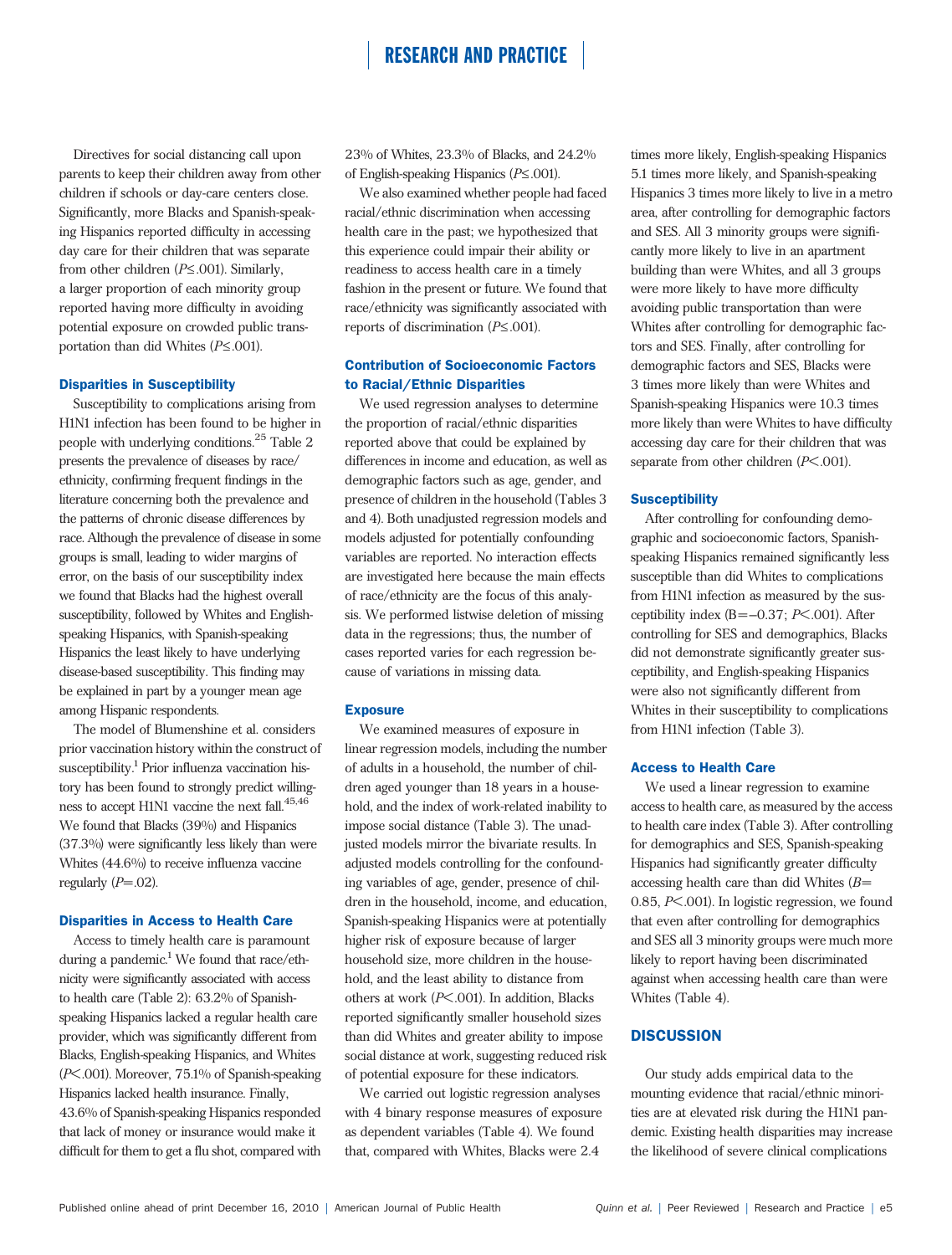TABLE 3—Multiple Linear Regression of Race/Ethnicity as a Predictor of Indicators of H1N1 Exposure, Susceptibility to H1N1 Complications, and Access to Health Care: Knowledge Networks Online Research Panel, United States, 2009

|                                                                        |      | <b>Unadjusted Model</b>           |        |       | Adjusted Model <sup>a</sup>      |        |       |
|------------------------------------------------------------------------|------|-----------------------------------|--------|-------|----------------------------------|--------|-------|
|                                                                        |      | <b>Unstandardized Regression</b>  |        |       | <b>Unstandardized Regression</b> |        |       |
| Characteristics                                                        | No.b | Coefficient (SE)                  | P > t  | $R^2$ | Coefficient (SE)                 | P > t  | $R^2$ |
|                                                                        |      | <b>Measures of exposure</b>       |        |       |                                  |        |       |
| Adults in household                                                    |      |                                   |        |       |                                  |        |       |
| White, non-Hispanic (Ref)                                              | 963  | 1.0                               |        | 0.06  | 1.0                              |        | 0.21  |
| Black, non-Hispanic                                                    | 183  | $-0.25(0.09)$                     | .01    |       | $-0.22(0.09)$                    | .01    |       |
| Hispanic, survey in English                                            | 65   | 0.04(0.11)                        | .69    |       | $-0.0001(0.10)$                  | .99    |       |
| Hispanic, survey in Spanish                                            | 219  | 0.75(0.11)                        | < .001 |       | 0.55(0.13)                       | < .001 |       |
| Children aged $\leq$ 18 y in household                                 |      |                                   |        |       |                                  |        |       |
| White, non-Hispanic (Ref)                                              | 963  | 1.0                               |        | 0.09  | 1.0                              |        | 0.70  |
| Black, non-Hispanic                                                    | 183  | 0.05(0.12)                        | .67    |       | 0.07(0.07)                       | .32    |       |
| Hispanic, survey in English                                            | 65   | $-0.14(0.12)$                     | .23    |       | $-0.01$ (0.05)                   | .78    |       |
| Hispanic, survey in Spanish                                            | 219  | 1.13(0.12)                        | < .001 |       | 0.33(0.09)                       | < .001 |       |
| Index of work-related inability to impose social distance <sup>c</sup> |      |                                   |        |       |                                  |        |       |
| White, non-Hispanic (Ref)                                              | 963  | 1.0                               |        | 0.05  | 1.0                              |        | 0.15  |
| Black, non-Hispanic                                                    | 183  | $-0.42(0.19)$                     | .03    |       | $-0.57(0.20)$                    | .01    |       |
| Hispanic, survey in English                                            | 65   | 0.001(0.30)                       | .99    |       | $-0.11(0.30)$                    | .72    |       |
| Hispanic, survey in Spanish                                            | 219  | 1.46(0.16)                        | < .001 |       | 0.89(0.20)                       | < .001 |       |
|                                                                        |      | <b>Measures of susceptibility</b> |        |       |                                  |        |       |
| Index of susceptibility <sup>c</sup>                                   |      |                                   |        |       |                                  |        |       |
| White, non-Hispanic (Ref)                                              | 981  | 1.0                               |        | 0.02  | 1.0                              |        | 0.19  |
| Black, non-Hispanic                                                    | 194  | 0.17(0.10)                        | .10    |       | 0.16(0.10)                       | .12    |       |
| Hispanic, survey in English                                            | 65   | $-0.18(0.13)$                     | .16    |       | $-0.15(0.12)$                    | .21    |       |
| Hispanic, survey in Spanish                                            | 226  | $-0.47(0.07)$                     | < .001 |       | $-0.37(0.09)$                    | < .001 |       |
|                                                                        |      | Measures of access to health care |        |       |                                  |        |       |
| Index of difficulty with access to health care <sup>c</sup>            |      |                                   |        |       |                                  |        |       |
| White, non-Hispanic (Ref)                                              | 980  | 1.0                               |        | 0.14  | 1.0                              |        | 0.27  |
| Black, non-Hispanic                                                    | 189  | 0.16(0.10)                        | .13    |       | $-0.03(0.10)$                    | .74    |       |
| Hispanic, survey in English                                            | 65   | 0.12(0.16)                        | .43    |       | 0.06(0.14)                       | .68    |       |
| Hispanic, survey in Spanish                                            | 225  | 1.28(0.09)                        | < .001 |       | 0.85(0.11)                       | < .001 |       |

<sup>a</sup>Adjusted for the confounders of gender, age, presence of children in the household, income, and education. Presence of children was excluded from regression with number of children aged younger than 18 years in household as outcome.

<sup>b</sup>The number of cases varies because of missing data.

e<br>Fach index was a summative score of responses to survey questions, weighting each high-risk response 1 and each low- or no-risk response 0; thus, a higher index value indicates greater difficulty in social distancing, greater susceptibility, and less access to treatment.

following H1N1 infection. Recent reports have discussed differential exposure or susceptibility as potential sources of racial/ethnic disparities in H1N1 hospitalization rates,<sup>3,8</sup> and our study confirms the existence of significant racial/ethnic disparities in potential exposure risk, susceptibility to complications, and access to health care. If our results can be generalized to the US population, these would be cause for urgent action.

Others have made the compelling case that existing disparities could worsen a pandemic,

but our study provides empirical evidence for the conceptual model of Blumenshine et al. in the context of a real pandemic, $\frac{1}{1}$  and it provides necessary insights into considerations for planning countermeasures and mitigation strategies. We are deeply concerned that the additive effects of higher exposure, susceptibility to severe disease, and less ability to access health care place racial/ethnic minority populations at greater risk from H1N1 infection and its complications.

Discussions about policies for social distancing fail to account for the reality of

differential exposure in a society in which race/ethnicity already contributes to health disparities. Our study confirms the existence of racial/ethnic disparities in ability to impose social distance, just as Blendon et al. found in the context of a hypothetical pandemic.<sup>15</sup> Of particular concern is the fact that school closures may have a disproportionate impact on minority families who are unable to work at home or who do not have child care that limits exposure to other (potentially infected) children. School closings may be particularly difficult for single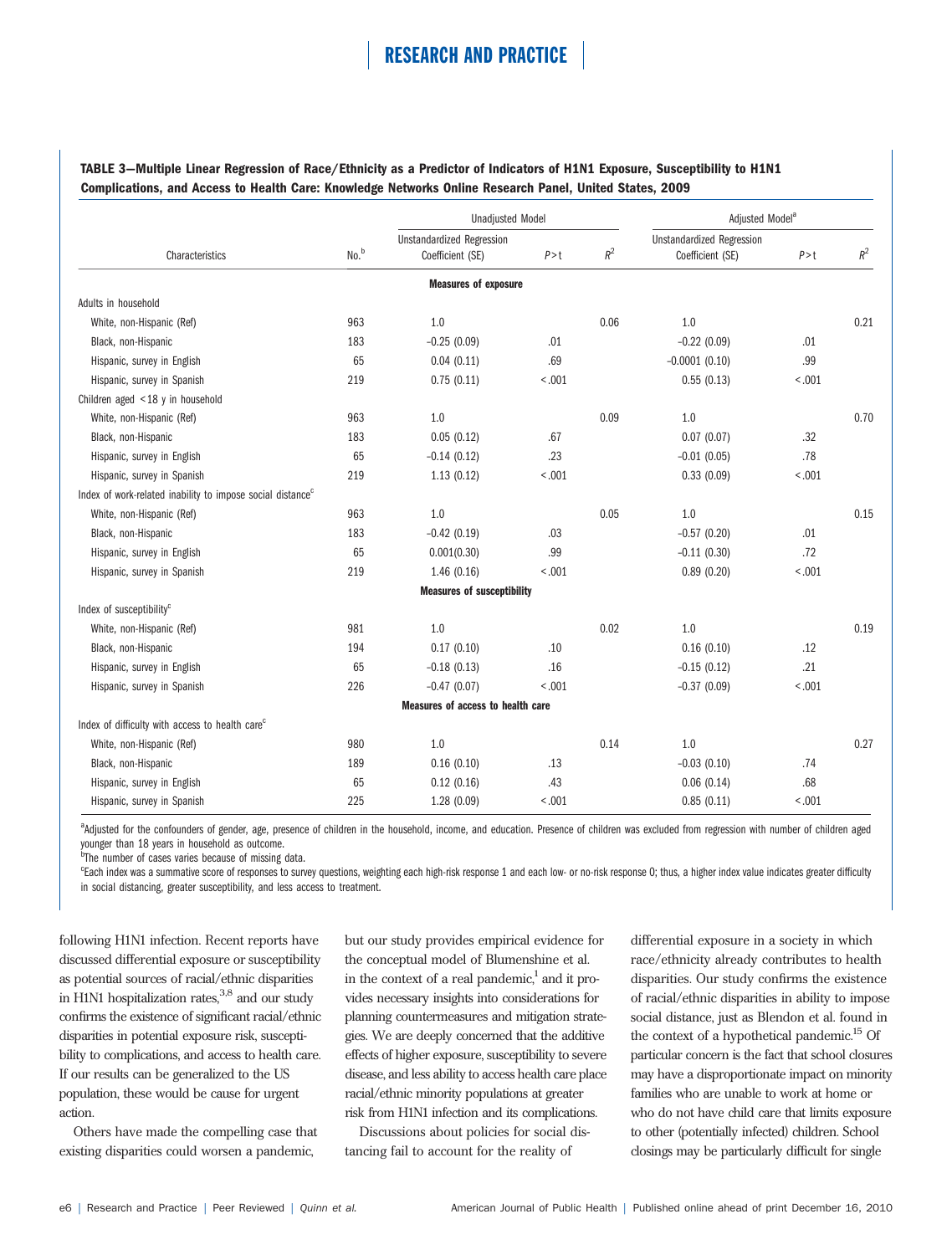### TABLE 4—Logistic Regression of Race/Ethnicity as a Predictor of Indicators of H1N1 Exposure and Discrimination: Knowledge Networks Online Research Panel, United States, 2009

|                                                                 |                  |                                   | <b>Unadjusted Model</b> |                  |                     | Adjusted Model <sup>a</sup> |                  |  |
|-----------------------------------------------------------------|------------------|-----------------------------------|-------------------------|------------------|---------------------|-----------------------------|------------------|--|
| Characteristics                                                 | No. <sup>b</sup> | Odds Ratio (95% CI)               | P > t                   | Pseudo- $R^{2c}$ | Odds Ratio (95% CI) | P > t                       | Pseudo- $R^{2c}$ |  |
|                                                                 |                  | <b>Measures of exposure</b>       |                         |                  |                     |                             |                  |  |
| Living in a metro area                                          |                  |                                   |                         |                  |                     |                             |                  |  |
| White, non-Hispanic (Ref)                                       | 991              | 1.0                               |                         | 0.03             | 1.0                 |                             | 0.07             |  |
| Black, non-Hispanic                                             | 194              | 2.1(1.2, 3.8)                     | .01                     |                  | 2.4(1.3, 4.3)       | .004                        |                  |  |
| Hispanic, survey in English                                     | 65               | 4.9(1.3, 17.7)                    | .02                     |                  | $5.1$ (1.4, 18.7)   | .02                         |                  |  |
| Hispanic, survey in Spanish                                     | 229              | 2.7(1.6, 4.6)                     | < .001                  |                  | 3.9(2.1, 7.1)       | < .001                      |                  |  |
| Living in an apartment                                          |                  |                                   |                         |                  |                     |                             |                  |  |
| White, non-Hispanic (Ref)                                       | 991              | 1.0                               |                         | 0.08             | 1.0                 |                             | 0.17             |  |
| Black, non-Hispanic                                             | 194              | $4.0$ (2.6, 6.2)                  | < .001                  |                  | $3.1$ $(1.9, 5.1)$  | < .001                      |                  |  |
| Hispanic, survey in English                                     | 65               | 2.0(1.0, 4.1)                     | .05                     |                  | 2.1(1.0, 4.4)       | .05                         |                  |  |
| Hispanic, survey in Spanish                                     | 229              | 2.9(1.9, 4.4)                     | < .001                  |                  | 3.2(1.8, 5.7)       | < .001                      |                  |  |
| Difficulty obtaining day care not with a group of children      |                  |                                   |                         |                  |                     |                             |                  |  |
| White, non-Hispanic (Ref)                                       | 987              | 1.0                               |                         | 0.21             | 1.0                 |                             | 0.60             |  |
| Black, non-Hispanic                                             | 194              | 3.2(1.8, 5.7)                     | < .001                  |                  | 3.0(1.6, 5.6)       | < .001                      |                  |  |
| Hispanic, survey in English                                     | 65               | 0.8(0.2, 2.9)                     | .76                     |                  | 0.8(0.2, 2.5)       | .68                         |                  |  |
| Hispanic, survey in Spanish                                     | 224              | 14.5 (9.2, 22.7)                  | < .001                  |                  | $10.3$ (5.9, 18.2)  | < .001                      |                  |  |
| Difficulty avoiding public transportation                       |                  |                                   |                         |                  |                     |                             |                  |  |
| White, non-Hispanic (Ref)                                       | 978              | 1.0                               |                         | 0.12             | 1.0                 |                             | 0.15             |  |
| Black, non-Hispanic                                             | 193              | 3.7(2.4, 5.7)                     | < .001                  |                  | 3.0(1.9, 4.6)       | < .001                      |                  |  |
| Hispanic, survey in English                                     | 65               | 2.9(1.5, 5.5)                     | .002                    |                  | 2.8(1.5, 5.3)       | .001                        |                  |  |
| Hispanic, survey in Spanish                                     | 222              | $5.6$ (3.9, 8.3)                  | < .001                  |                  | $4.0$ (2.5, 6.5)    | < .001                      |                  |  |
|                                                                 |                  | <b>Measures of discrimination</b> |                         |                  |                     |                             |                  |  |
| Ever experienced discrimination/hassle when seeking health care |                  |                                   |                         |                  |                     |                             |                  |  |
| White, non-Hispanic (Ref)                                       | 984              | 1.0                               |                         | 0.18             | 1.0                 |                             | 0.24             |  |
| Black, non-Hispanic                                             | 193              | $5.2$ (3.0, 9.0)                  | < .001                  |                  | 3.9(2.2, 7.0)       | < .001                      |                  |  |
| Hispanic, survey in English                                     | 84               | 2.7(1.1, 6.4)                     | .03                     |                  | 2.8(1.2, 6.9)       | .02                         |                  |  |
| Hispanic, survey in Spanish                                     | 227              | 10.5 (6.4, 17.2)                  | < .001                  |                  | $6.1$ $(3.2, 11.5)$ | < .001                      |                  |  |

 $Note.$   $Cl =$  confidence interval.

<sup>a</sup>Adjusted for the confounders of gender, age, presence of children in the household, income, and education.

<sup>b</sup>The number of cases varies because of missing data.

 $c^{\text{e}}$ Nagelkerke  $R^2$ .

mothers and women in the workforce; thus, the impact of gender on the ability to impose social distance should be a subject of future research.

Disparities in susceptibility to complications from H1N1 were measured by self-reports of chronic conditions and immunosuppression. We are aware that our data do not correlate prevalence of chronic diseases with actual incidence of either H1N1 infection or complications. However, CDC data suggest that patients suffering from chronic diseases have increased susceptibility to complications from H1N1.25,47 In our survey, Blacks were highest

on the susceptibility index, followed by Whites and then Hispanics. Spanish-speaking Hispanics were lowest on the susceptibility index, presumably because of their younger age. However, if we were successful in removing the effects of SES and other demographics, race/ethnicity alone does not seem to explain the susceptibility to complications. Still, we believe there is an urgent need for targeted, culturally appropriate communication that elucidates elevated risk from existing diseases. The CDC, health departments, and professional organizations such as the American Medical Association and the American Academy of Pediatrics all must clearly

communicate this information to health care providers who serve minority patients.

Significant differences in access to health care and with greater perceived discrimination in health care place Blacks and Spanishspeaking Hispanics at greater risk of receiving later—and perhaps poorer—health care. This finding is particularly troublesome because the pandemic is colliding with severe budget crises that hamper the availability and delivery of health care. Additionally, the highly politicized furor against treating undocumented immigrants is a major point of contention in the current health care reform debate. These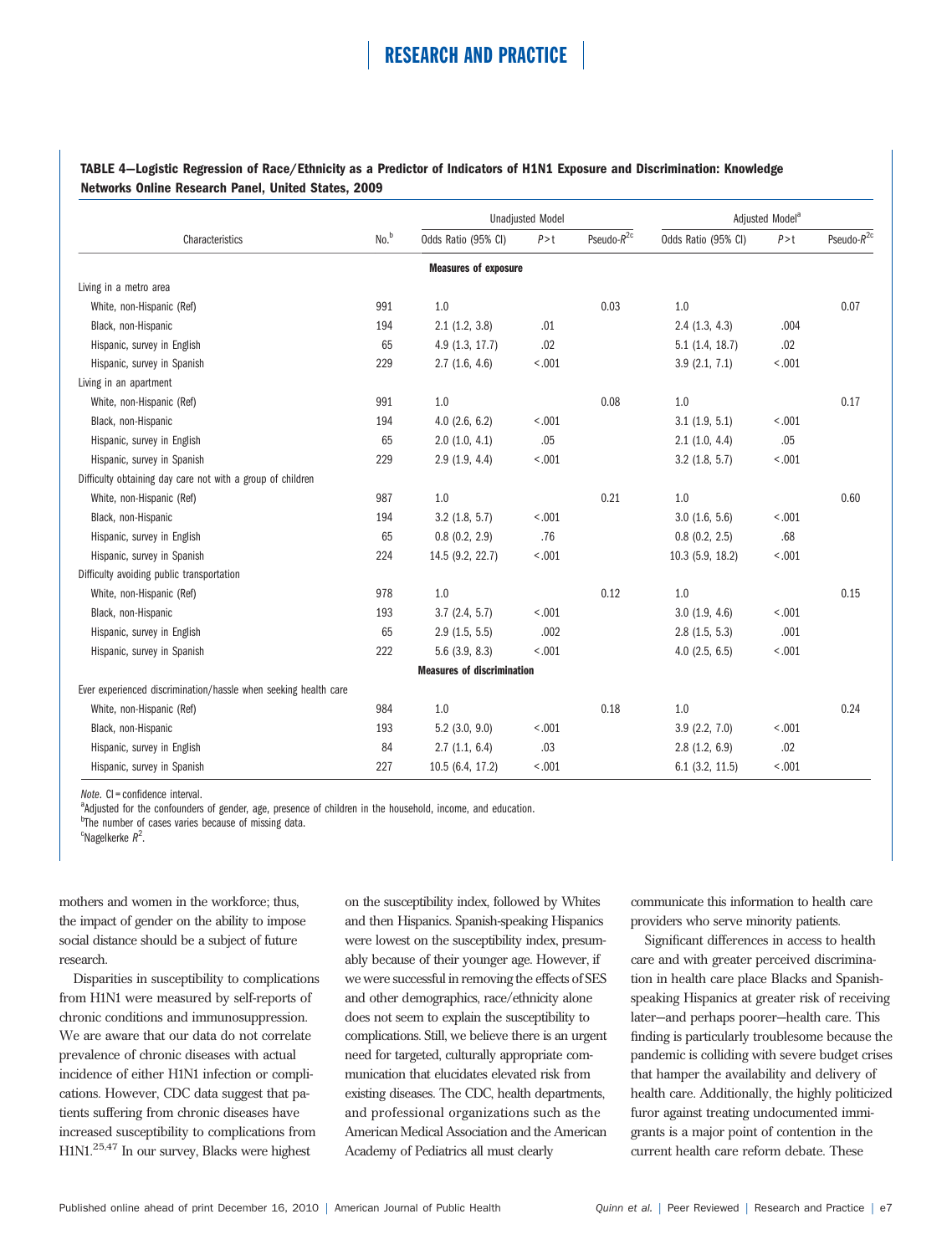dynamics, along with fear of deportation by immigration and naturalization authorities targeting health clinics, may result in fewer Hispanics seeking timely care for H1N1, particularly those who are Spanish speakers. As a population, Hispanics are younger, have more women of childbearing age, and experience disparities in health conditions, further exacerbating the potential for disproportionate morbidity and mortality. Because our study occurred prior to vaccine availability and the designation of priority groups, we did not explore any possible interaction between race/ ethnicity and one's ability to access the vaccine.

Although the issue of mistrust is beyond the scope of this study, the literature confirms that this factor may influence willingness to accept a vaccine, even when it is available.  $^{22,46,48-50}\ln$ our study, we found significant differences in experiences with discrimination in the health care setting, which could contribute to mistrust. There is already evidence of lower uptake of H1N1 vaccine among minorities.<sup>51</sup> Clearly, future research should examine the extent to which trust plays a role in H1N1 vaccine acceptance and the extent to which minorities seek the H1N1 vaccine.

To address the factors affecting racial/ethnic disparities in the H1N1 pandemic, we offer these recommendations:

- The CDC and health departments must include race/ethnicity in reporting on H1N1 hospitalizations and deaths. These data will facilitate deliberate communication strategies for minority populations, which could encourage minorities to perceive their own susceptibility and to take timely action for prevention and to seek care.
- Targeted, culturally appropriate risk communication, using trusted spokespersons and channels, is critically important.<sup>49,50</sup> That communication must focus on underlying conditions and other factors (e.g., young age, pregnancy) that place racial/ethnic minorities at greater risk for complications following H1N1 infection.
- Engaging both national and local organizations that represent minority populations is necessary to get the message to at-risk groups.22,49,50
- Continuous communication to and education of health care providers is critical to ensure

that they recognize higher-risk individuals and aggressively deliver adequate care to them.

- Although the identification of priority groups for initial vaccine allocations is essential, minority groups may misinterpret that policy as exclusionary, which could contribute to mistrust. Engaging minority organizations in communication about the rationale for priority groups could enhance understanding and prevent mistrust.
- Local and state health departments, federally qualified health centers, and other health care providers must partner now with community-based organizations that serve at-risk populations.<sup>49</sup> This step is particularly essential for undocumented immigrants, who must be encouraged to seek care without risk of detention or deportation.
- Policymakers must ensure that undocumented immigration status does not present a barrier to the health care of immigrants, which would place them, their families, and the broader public at increased risk for H1N1 infection.
- The US Congress and states must move to pass paid sick-leave legislation that enables low-income and private-sector workers to adhere to social-distancing recommendations even when they lack paid sick leave.

Most H1N1 pandemic planning and response has not recognized the extent to which racial/ ethnic health disparities have placed segments of our population at risk for increased morbidity and mortality. Although it may not be easy to change some of the factors that drive exposure and susceptibility, we can act with urgency and ensure that those experiencing disparities know their level of risk, and we can help them to trust that they will receive timely care from health care providers.  $\blacksquare$ 

#### About the Authors

Sandra Crouse Quinn is with the Department of Family Science, School of Public Health, University of Maryland, College Park. Supriya Kumar is with the Department of Environmental and Occupational Health, Graduate School of Public Health, University of Pittsburgh, Pittsburgh, PA. Vicki S. Freimuth is with the Department of Speech Communication, Franklin College of Arts and Sciences, and the Grady College of Journalism and Mass Communication, University of Georgia, Athens. Donald Musa is with the University Center for Social and Urban Research, University of Pittsburgh, Pittsburgh. Nestor Casteneda-Angarita is with the Department of Political Science, University of Pittsburgh, Pittsburgh. Kelley Kidwell is with the Department of Biostatistics, Graduate School of Public Health, University of Pittsburgh, Pittsburgh.

Correspondence should be sent to Sandra Crouse Quinn, Department of Family Science, School of Public Health, University of Maryland, 2242CC SPH Building #255, College Park, MD 20742-2611 (e-mail: scquinn@umd. edu). Reprints can be ordered at http://www.ajph.org by clicking the ''Reprints/Eprints'' button.

This article was accepted April 15, 2010.

#### **Contributors**

S. C. Quinn and V. S. Freimuth obtained all funding for the study. S.C. Quinn, S. Kumar, and V.S. Freimuth designed and conducted the study and led the analyses. S. C. Quinn and S. Kumar led the writing of the article. K. Kidwell did the initial data cleaning and preliminary analyses. N. Casteneda-Angarita and D. Musa conducted all further statistical analyses and participated in the preparation of the methods section and tables. All authors contributed to article preparation, reviewed article drafts, and approved the final article.

#### **Acknowledgments**

This work was supported in part by the Centers for Disease Control and Prevention (cooperative agreement 1P01TP000304-01). Sandra Crouse Quinn, Supriya Kumar, and Donald Musa were also supported by the Research Center of Excellence in Minority Health and Health Disparities (grant NIH-NCMHD: 2P60MD000207-08).

We would like to acknowledge Jamie Bialor for her assistance with a literature review and Kevin Kim for his consultation on the final statistical analyses.

Note. The contents of this work are solely the responsibility of the authors and do not necessarily represent the official views of the Centers for Disease Control and Prevention.

#### Human Participant Protection

The institutional review boards of the University of Pittsburgh (PRO09050129) and the University of Georgia (2009-10874-0) approved this study protocol.

#### **References**

1. Blumenshine P, Reingold A, Egerter S, Mockenhaupt R, Braveman P, Marks J. Pandemic influenza planning in the United States from a health disparities perspective. Emerg Infect Dis. 2008;14(5):709–715.

2. Centers for Disease Control and Prevention. 2009 H1N1 flu: situation update. Available at: http://www.cdc. gov/h1n1flu/update.htm. Accessed October 28, 2009.

3. Centers for Disease Control and Prevention. 2009 pandemic influenza A (H1N1) virus infections—Chicago, Illinois, April–July 2009. MMWR Morb Mortal Wkly Rep. 2009;58(33):913–918.

4. Centers for Disease Control and Prevention. Novel influenza A (H1N1) virus infections among health-care personnel—United States, April–May 2009. MMWR Morb Mortal Wkly Rep. 2009;58(23):641–645.

5. Centers for Disease Control and Prevention. Hospitalized patients with novel influenza A (H1N1) virus infection—California, April–May, 2009. MMWR Morb Mortal Wkly Rep. 2009;58(19):536–541.

6. Jamieson DJ, Honein MA, Rasmussen SA, et al. H1N1 2009 influenza virus infection during pregnancy in the USA. Lancet. 2009;374(9688):451–458.